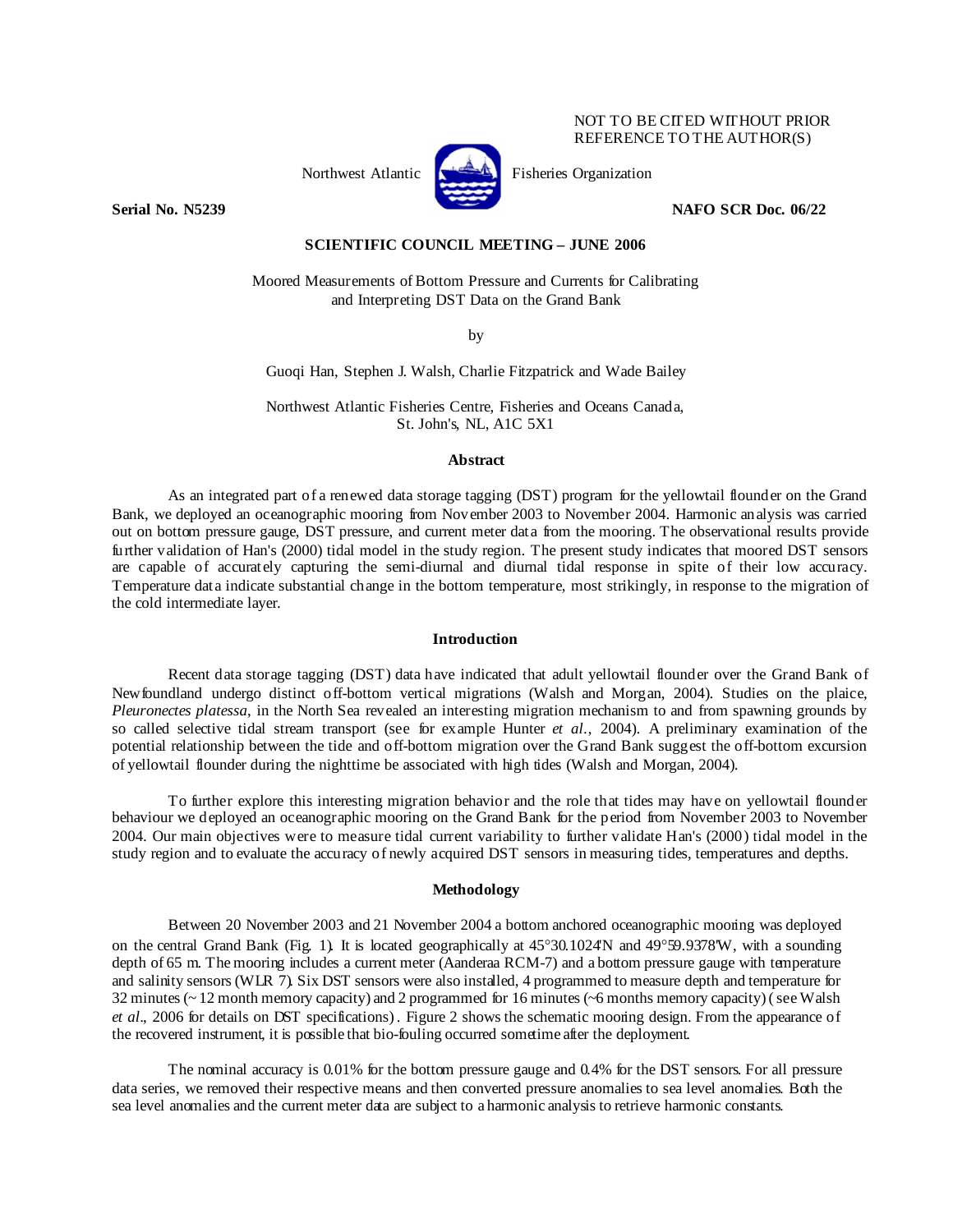## **Results and Discussion**

## **Sea Level**

We carried out tidal analysis of the bottom pressure gauge data (Fig. 3). The tidal signal accounts for dominant variability in the sea level. Major semi-diurnal and diurnal constituents and other selected harmonics are shown in Table 1. The sea level constructed from the major semi-diurnal and diurnal constituents compared well with Han's (2000) tidal model results (Fig. 4), confirming once again the accuracy of the model.

Tidal analysis was also conducted for the pressure data from the 6 DST records (Fig. 5). There is good agreement of tidal parameters between the bottom pressure gauge and DST observations (Fig. 6). It's clear that the moored DST sensor is able to capture major semi-diurnal and diurnal tidal variability accurately, in spite of its lower accuracy.

 From the semi-annual and annual harmonics one can construct the seasonal change for the sea level. The sea level was higher in summer and fall and lower in winter and spring. The result agrees well with satellite measurements and steric height (Han, 2006).

 However, the analysis indicates that the annual and semi-annual cycles from the DST sensors are significantly different from those of the bottom pressure gauge data. The residuals of the DST data have much larger variability that is physically unplausible.

# **Currents**

We carried out the harmonic analysis of the current meter data (Fig. 6). The harmonic constants for major tidal constituents are shown in Table 2. The tidal currents constructed from Han's (2000) model currents are in approximate agreement with the observations. A comparison for a selected period is given in Fig. 3.

 The mean current for the study period has a speed of 3 cm/s, dominated by the northward flow (Table 2). The annual cycle is weak relative to the tidal current variability.

#### **Temperature and Salinity**

The temperature variations from CTD and DST #4 (and the other five DST sensors) agreed very well (Fig. 7). During the first 8 months, temperature varied between 0.5 to 2.5°C. Afterwards the temperature showed a general decreasing trend until a rebound occurred in October 2004. The lowest temperature was -0.5°C. This episodic change is probably associated with the movement of the cold intermediate layer (CIL). The CIL is characterised by temperature of <0°C and salinity of 32-33 PSU. The CIL may have important implications for fish migration and distribution on the Grand Bank.

The salinity on average was about 33 PSU during the first six months, with intra-seasonal variations of less than 1 PSU. The pattern is consistent with the general understanding of the bottom salinity in this region. However, the salinity decreased continuously and drastically afterwards, to about 28 PSU (not shown), which is not physically plausible for this region, and probably associated with bio-fouling.

#### **Summary**

 The moored DST pressure sensors are able to accurately capture semidiurnal and diurnal tidal height variations and temperature. Nevertheless, the depth measurement is less accurate. The bottom pressure gauge data and current meter data lend a further support to the Han's (2000) tidal model in the Grand Bank region. The mooring data and tidal model results are being integrated into fish tagging data to explore potential impacts of tidal variability on the off-bottom migration of the yellowtail flounder on the Grand Bank (Walsh *et al*., 2006).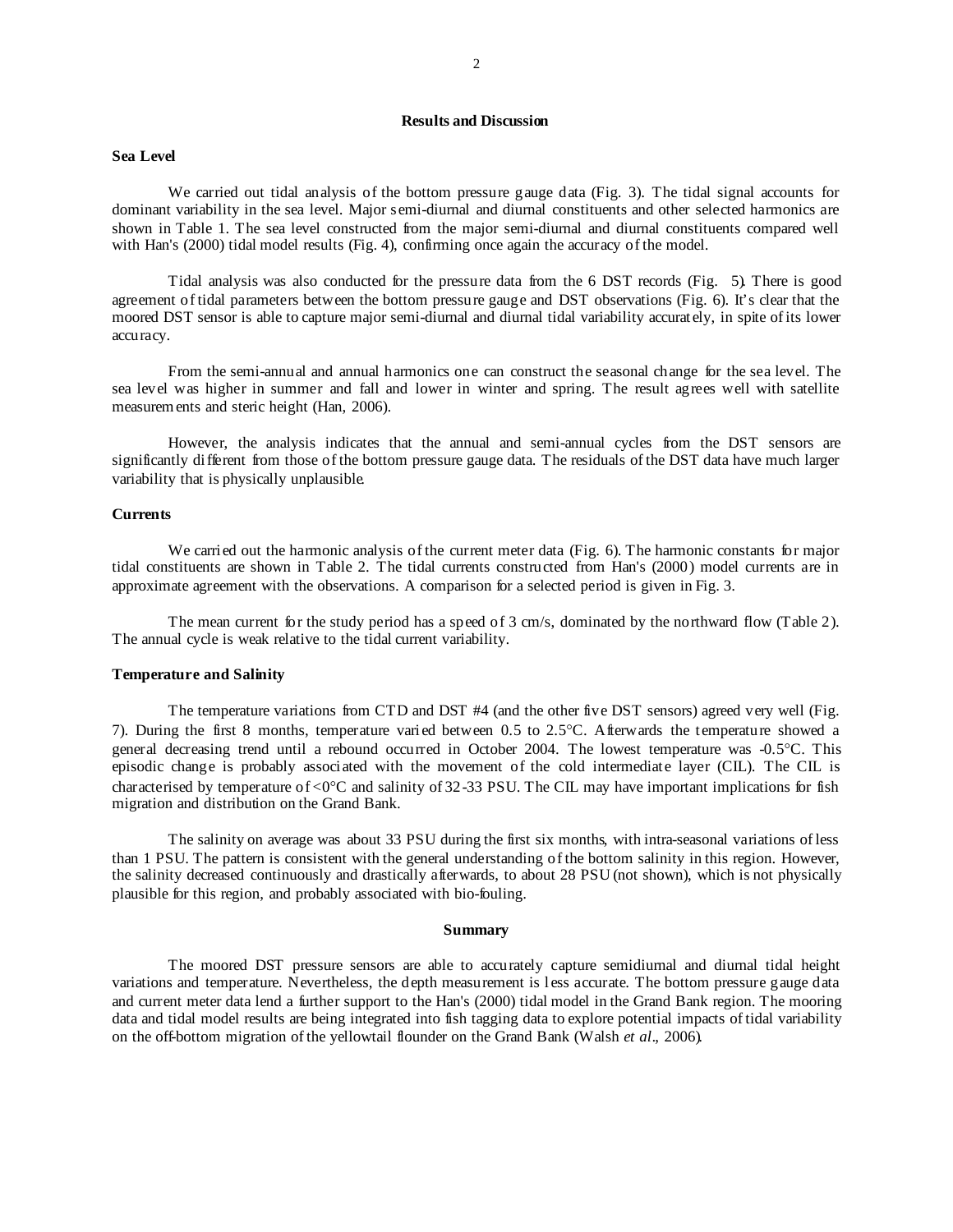## **References**

- HAN, G. 2000: Three-dimensional modeling of tidal currents and mixing quantities over the Newfoundland Shelf. *J. Geophys. Res.*, **105**: 11407-11422.
- HAN, G. 2006. Low-frequency variability of sea level and currents off Newfoundland. *Advances in Space Research*, in press.
- HUNTER, E., J. D. METCALFE, C. M. O'BRIEN, G. P. ARNOLD, and J. D. REYNOLDS. 2004. Vertical activity patterns of free-swimming adult plaice in the southern North Sea. *Mar. Ecolog. Progress Series*, **279**: 261-273.
- WALSH, S. J., and M. J. MORGAN 2004. Observations of natural behaviour of yellowtail flounder derived from data storage tags. *ICES J. Mar. Sci.*, **61**: 1151-1156.
- WALSH, S. J, M. J. MORGAN, G. HAN, and J. CRAIG. 2006. Progress toward modeling tagging data to investigate spatial and temporal changes in habitat utilization of yellowtail flounder on the Grand Bank using tagging data. *NAFO SCR Doc*, No. 29, Serial No. N5248*.*

Table 1. Harmonic constants derived from the bottom pressure data.

| Constituent | Period (d) | Amplitude (cm) | Phase $(°)$ |
|-------------|------------|----------------|-------------|
| $M_{2}$     | 0.52       | 29.4           | 334         |
|             | 0.5        | 1.2            |             |
|             | 0.53       | 6.2            | 319         |
|             | . O        | 5.7            | 158         |
|             | 1.1        | 4.1            | 149         |
| $M_{c}$     | 13.7       | 1.0            | 264         |
| $M_{m}$     | 27.6       | 1.             | 268         |
|             | 1826       | 3.7            | 23          |
|             | 3652       | 6.8            | 170         |

Table 2. Harmonic constants derived from the current meter data.

| Constituent | Eastward Component (U) |             | Northward Component (V)   |                  |
|-------------|------------------------|-------------|---------------------------|------------------|
|             | Amplitude $(cm/s)$     | Phase $(°)$ | Amplitude $\text{(cm/s)}$ | Phase $(^\circ)$ |
| $M_{2}$     |                        | າ ເ         |                           | 260              |
|             |                        |             |                           | 280              |
|             |                        |             |                           | 249              |
|             |                        | 350         |                           |                  |
|             | 0.6                    | 273         | U.J                       | 160              |
|             |                        | 204         |                           |                  |
| Mean        |                        |             |                           |                  |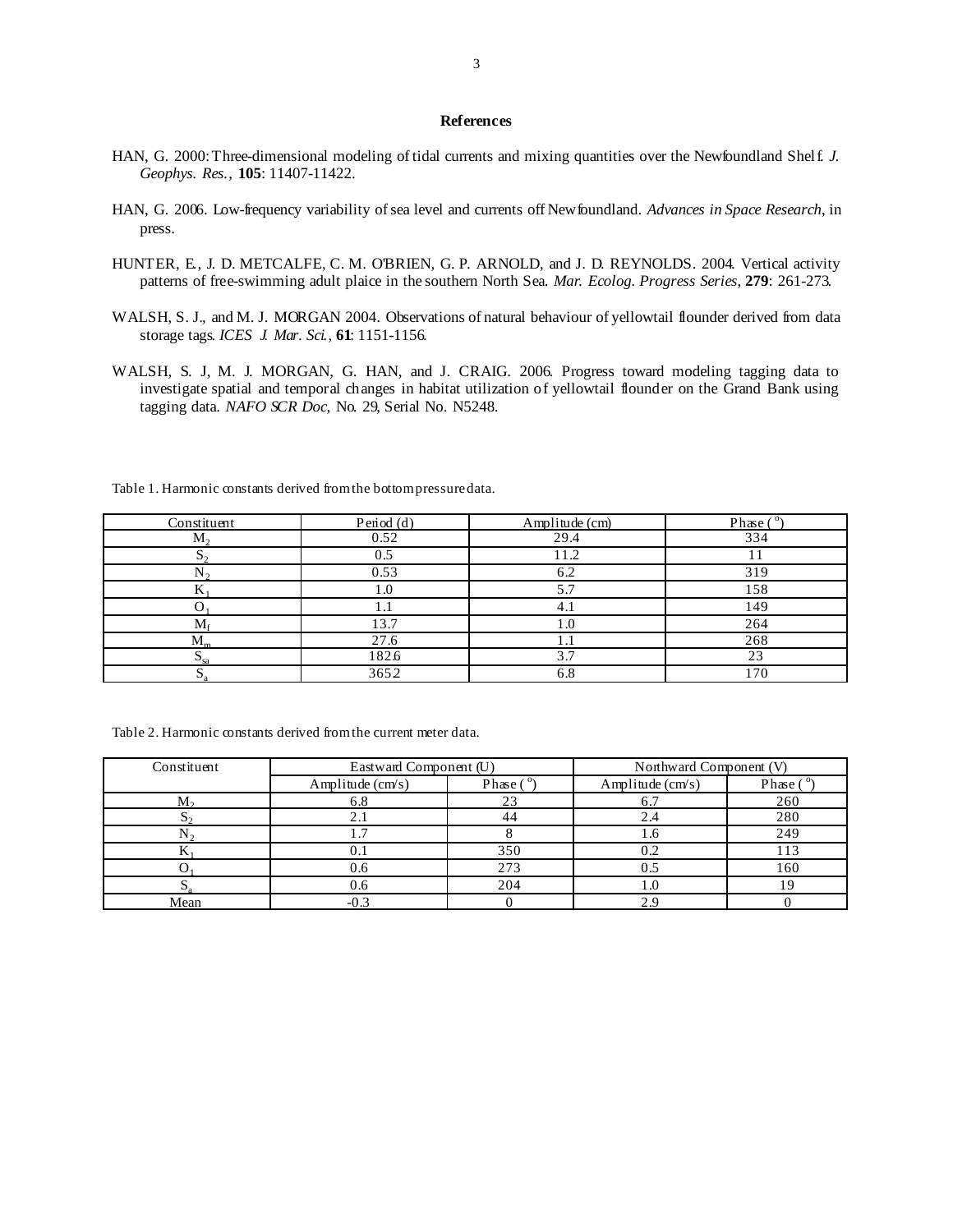

Fig. 1. Map showing the Grand Bank of Newfoundland. The mooring site is depicted as a blue letter "M".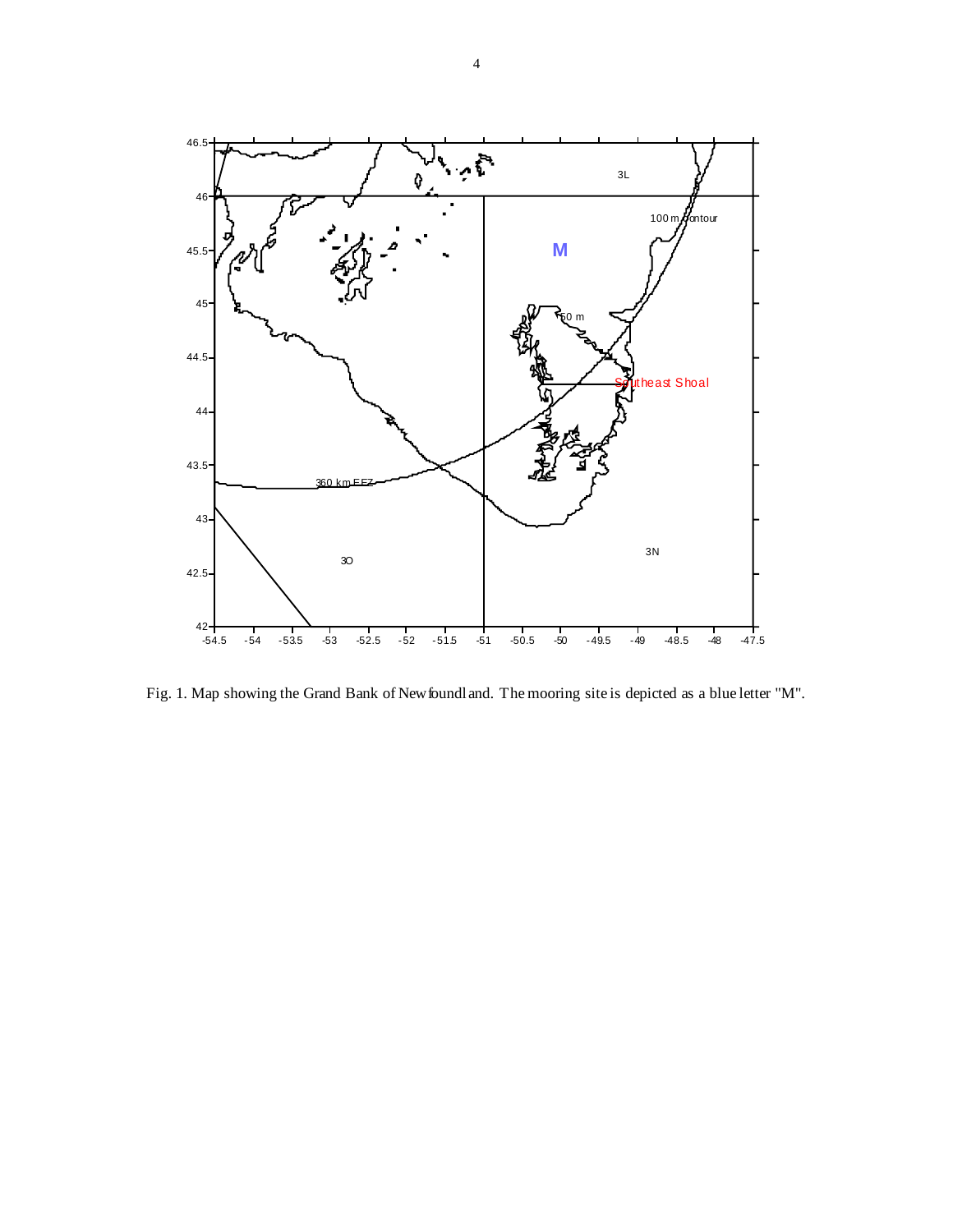

Fig. 2. Schematic diagram of the mooring.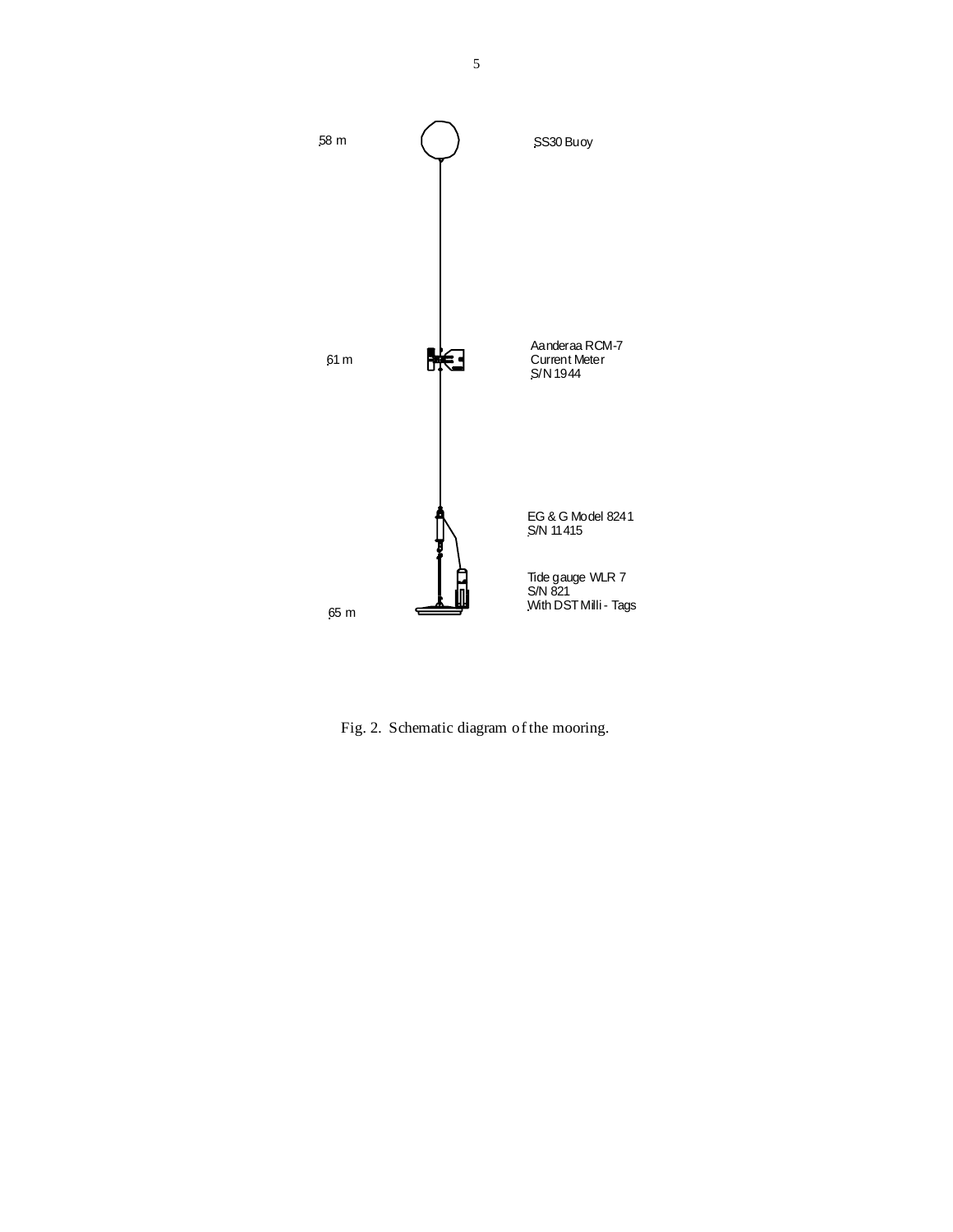

Fig. 3. Bottom pressure data and analysed results: (a) Time series, (b) Amplitude of harmonics, and (c) Phase of harmonics.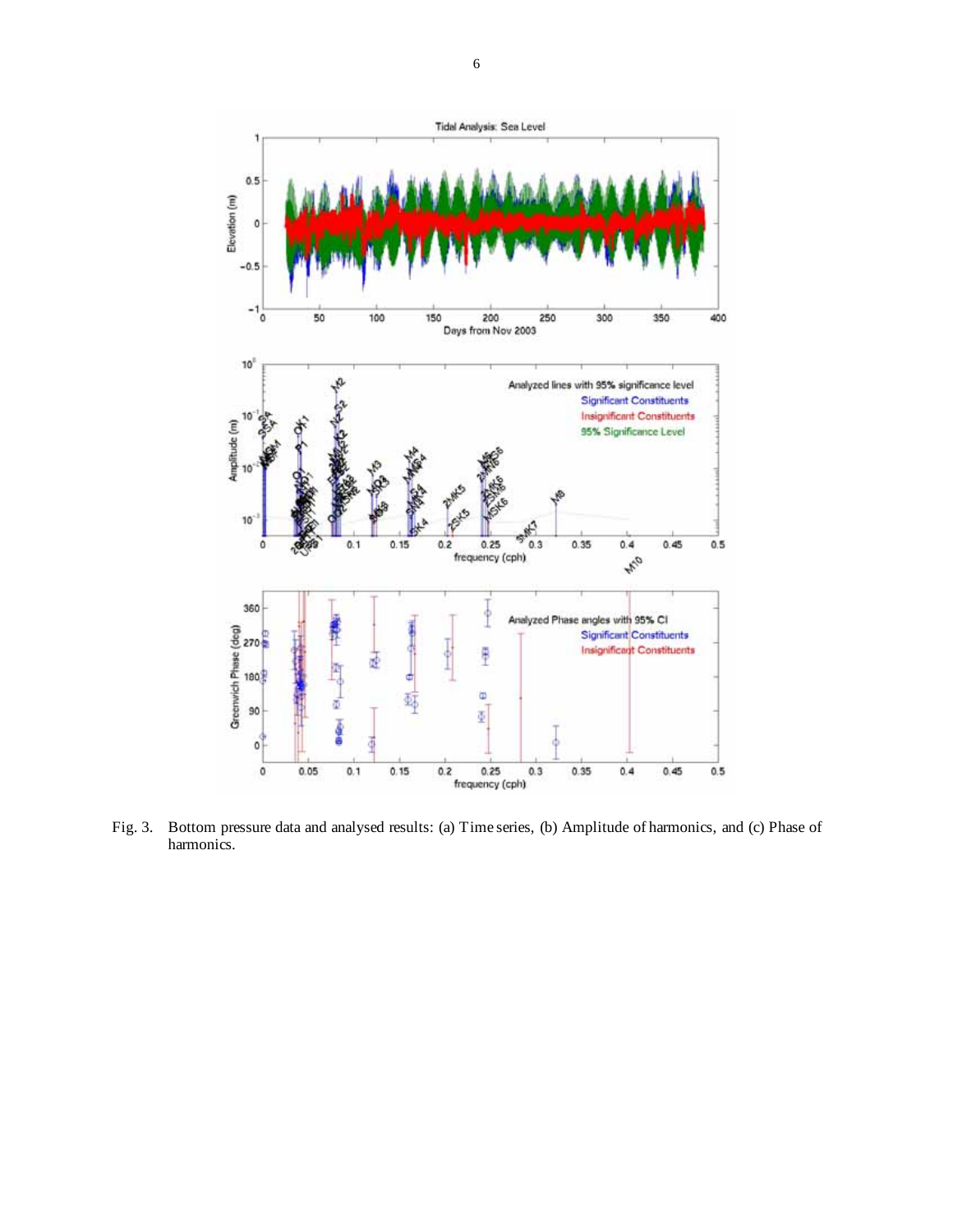

Fig. 4. Comparison of Han's (2000) model tidal height and currents with moored measurements for selected time periods.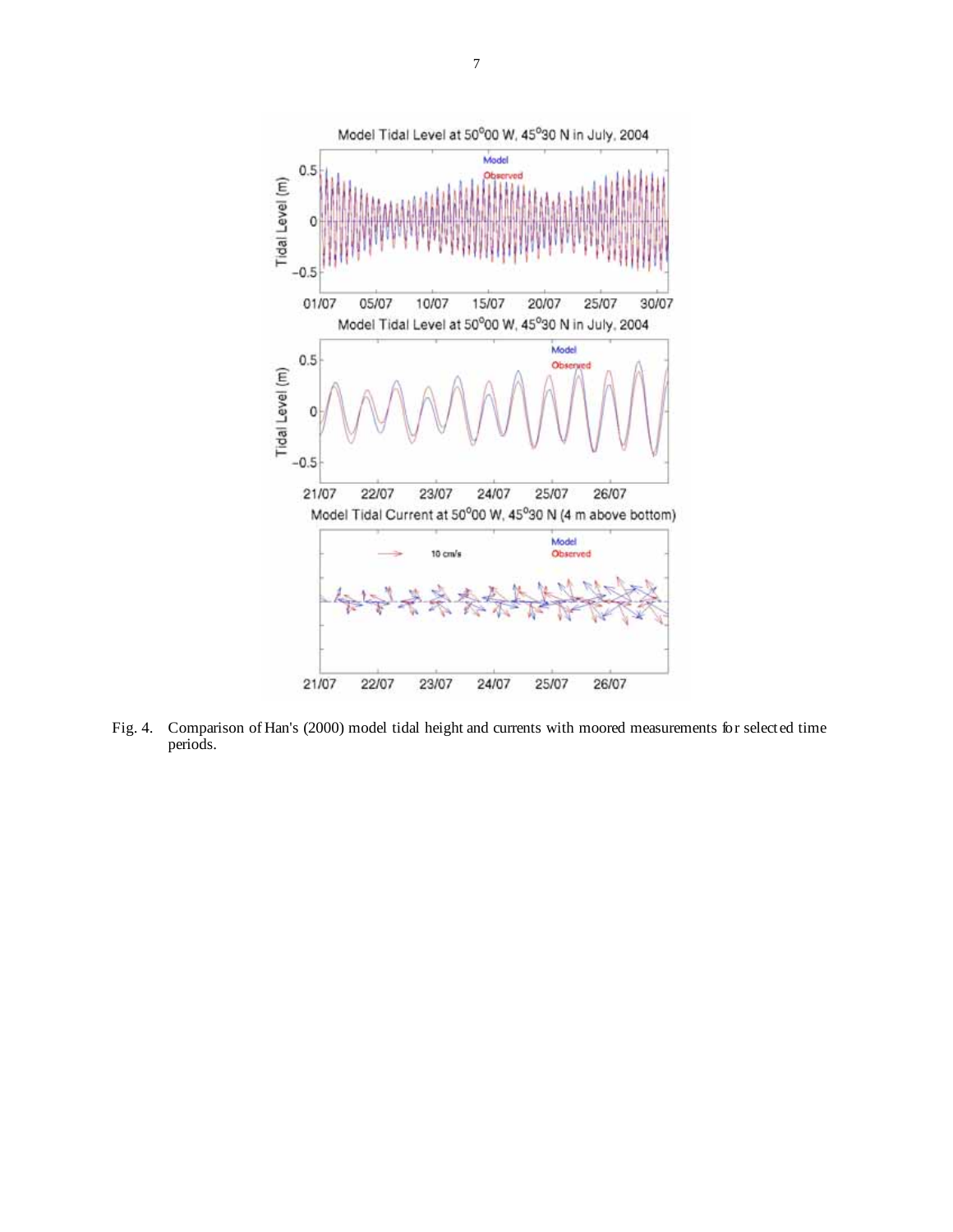

Fig. 5. Sea level variations based on the six DST sensors.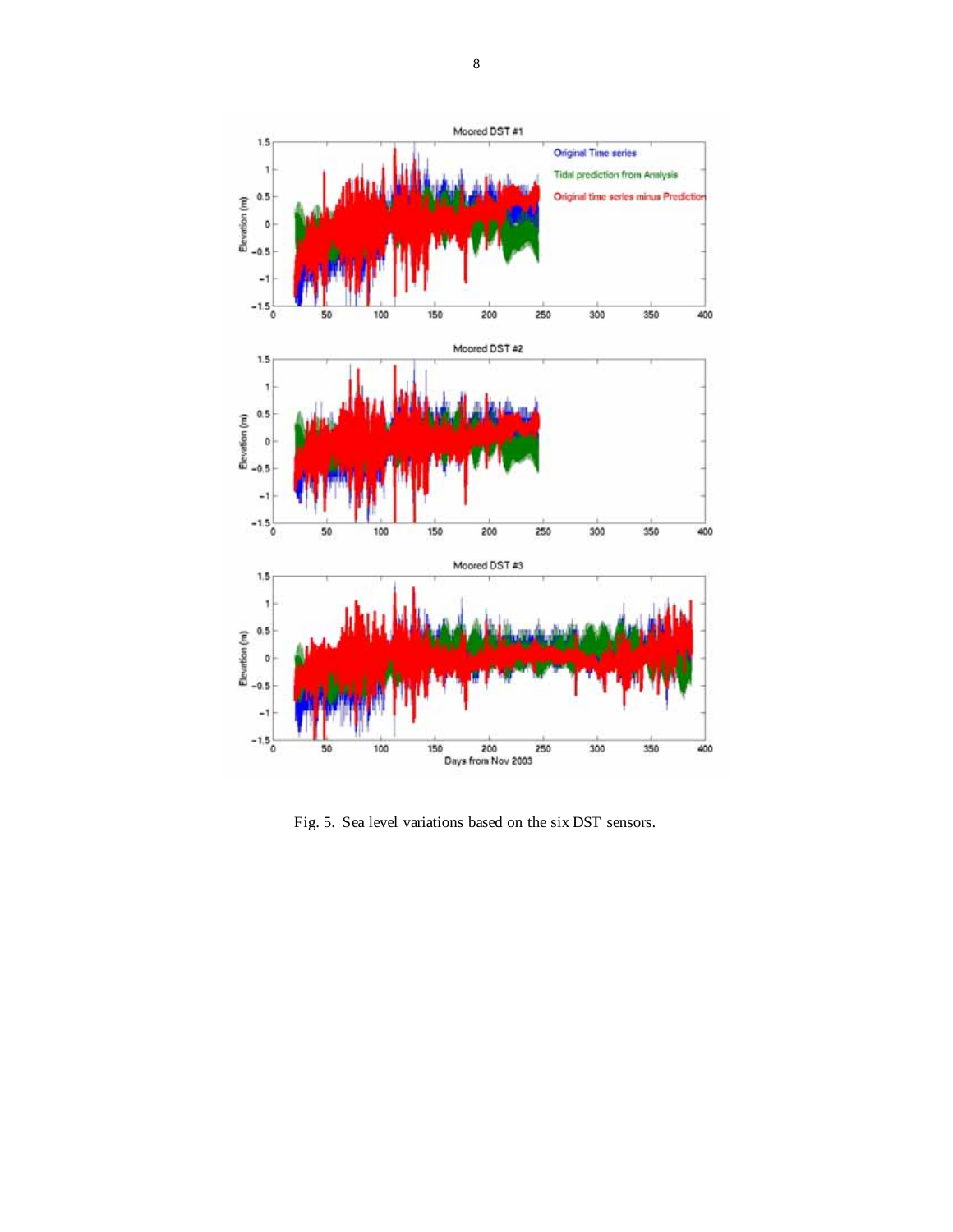

Fig. 5. (continued).



Fig. 6. Amplitude and phases for five major semi-diurnal and diurnal tidal constituents from the bottom pressure gauge and 6 DST sensors.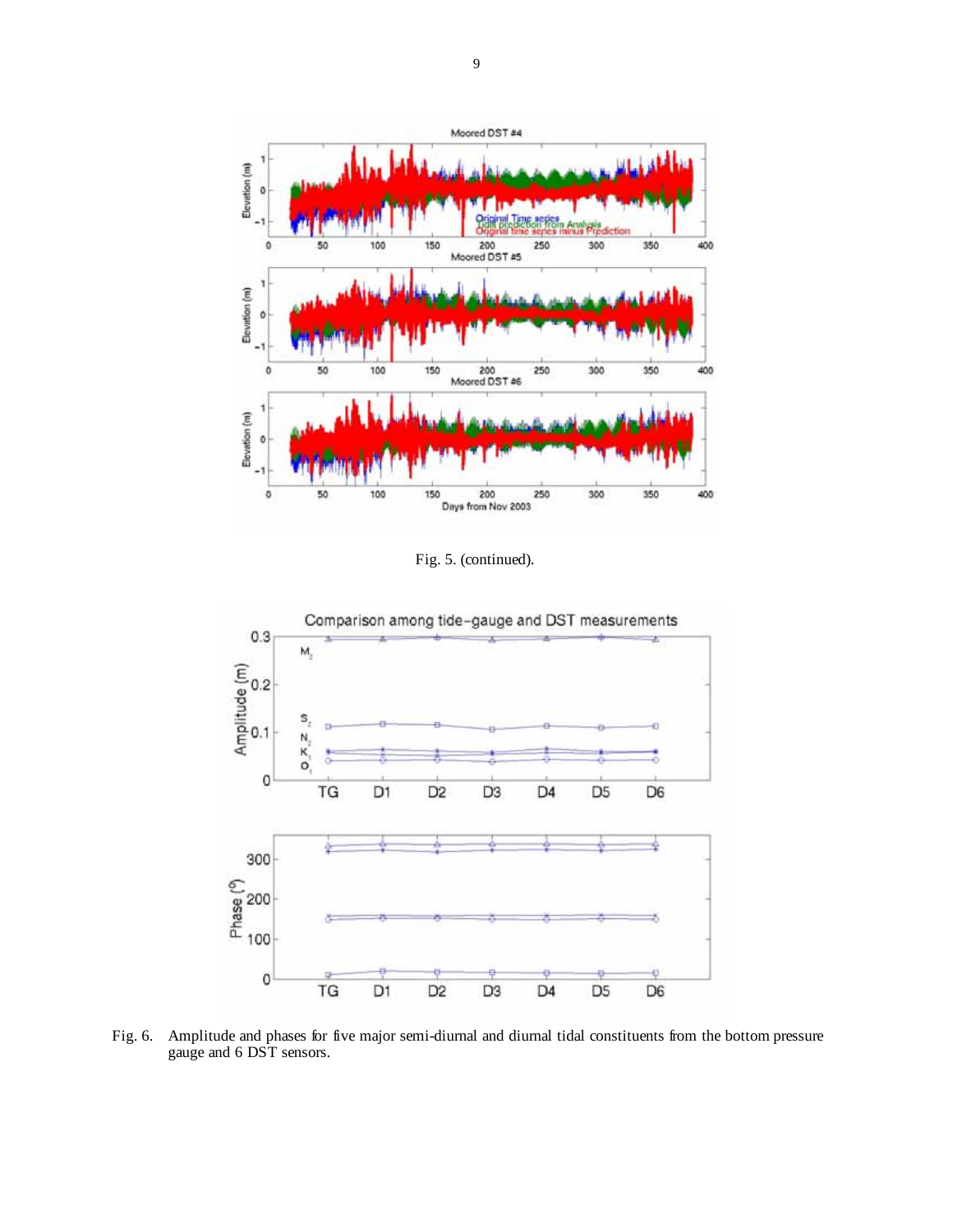



Fig. 7. Current variations based on the current meter data.